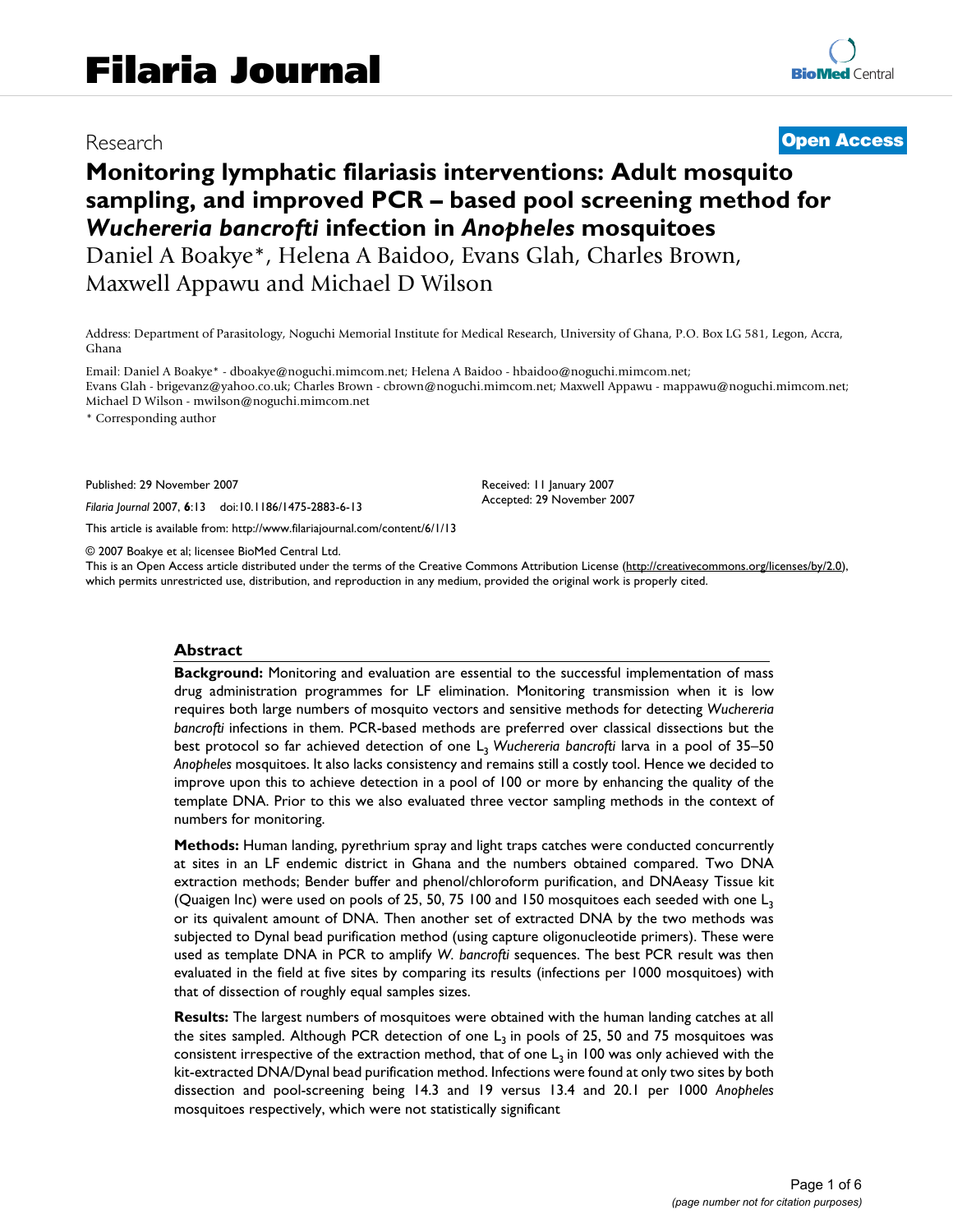**Discussion and conclusion:** HLC still remains the best option for sampling for the large numbers of mosquitoes required for monitoring transmission during MDA programmes, when vector population densities are high and classical indices of transmission are required. One – in – 100 detection is an improvement on previous PCR pool-screening methods, which in our opinion was a result of the introduction of the extra step of parasite DNA capture using Dynal/beads. As pool sizes increase the insects DNA will swamp parasite DNA making the latter less available for an efficient PCR, therefore we propose either additional steps of parasite DNA capture or real-time PCR to improve further the pool screening method. The study also attests also to the applicability of Katholi *et al*'s algorithm developed for determining onchocerciasis prevalence in LF studies.

# **Background**

Lymphatic filariasis, a debilitating disease affects over 128 million who have either circulating microfilariae or one of the various clinical conditions associated with filarial infection with nearly 1.2 billion people also at risk. Due to the global importance the 50th meeting of the World Health Assembly in May 1997 resolved to eliminate lymphatic filariasis by the year 2020. The adopted strategy is mass drug administration (MDA) with the combination therapy of albendazole/DEC and albendazole/ivermectin for areas where the disease is co-endemic with onchocerciasis. Monitoring of this intervention strategy is an essential component of the elimination programme. This can be achieved either through the surveillance of either microfilaraemia or antigenaemia levels in the community or of infection rates in the vector populations. However, when control measures are instituted the level of infection drops to low levels such that the classical method of dissecting insect vectors to determine infection rates becomes less sensitive and highly labour intensive [1].

Recent technological advances in molecular biology have addressed the shortcomings of traditional methods for parasite detection an example is the use of species-specific oligonucleotide probes and primers in PCR-based assays in *W. bancrofti* diagnosis [2]. The ability to detect *W. bancrofti* DNA in a PCR-based assay more importantly has been exploited for the detection of infected mosquitoes. PCR detection of infections in mosquitoes is much less labour intensive and tedious than dissection. However, the cost of PCR in identifying parasites in each infected fly is prohibitive if large numbers of mosquitoes are to be examined. In such situations modification of the PCR method to detect parasites in a pool of mosquitoes [3] could be cost effective.

This PCR based method has been employed to detect one infective *Wuchereria* larva in a pool of about 14 – 50 *Anopheles* mosquitoes [\[4,](#page-5-0)5] and 30 – 50 *Aedes* mosquitoes [6]. The cost effectiveness of the method could be improved if the number of mosquitoes in a pool could be increased whilst maintaining the sensitivity of the technique. In attempts at achieving the above, several

laboratories used different protocols and this invariably led to reports of inconsistent results. Similar results were also obtained by a multi-laboratory study to standardise methodologies but the Fischer method was deemed the best [5]. From our assessment of this report we surmised that a major limiting factor with the pool-screening methodology could be the purity of the isolated DNA.

The present study therefore is aimed at revisiting the extraction methods to obtain quality DNA for PCR and to achieve the detection of one infective *W. bancrofti* larva  $(L_3)$  in a pool of 100 or more mosquitoes.

Another anticipated problem associated with monitoring when parasite levels are low is the requirement of large numbers of mosquitoes to detect any infection. Various mosquito sampling methods are used in entomological studies so we evaluated three of them to determine which one will be adequate for monitoring purposes.

### **Materials and methods** *Evaluation of mosquito sampling methods*

Three standard adult collection methods [7]; human landing catches (HLC), light traps (LTC) and pyrethrum spray catches (PSC) were all used over two days in three villages within the Winneba District of Ghana. The light traps were set at four different locations in the villages

#### *Human landing catches*

Six locals were recruited to catch night-biting mosquitoes from randomly selected compounds. At each compound, three sat indoor and three outdoor from 1800 hrs and 0600 hrs for 50 minutes of the hour. The two teams were rotated between indoor and outdoor after each collection period, to compensate for individual differences in attractiveness. Thus 12 human-night catches were made for each village. The captured mosquitoes were kept in paper cups labeled to denote the hour and location.

#### *Pyrethrum spray catches*

Randomly selected rooms (1 room/house) were sprayed with pyrethroid insecticide formulation (Raid® Insecticide: Tetramethrin, Allethrin, Deltamethrin) and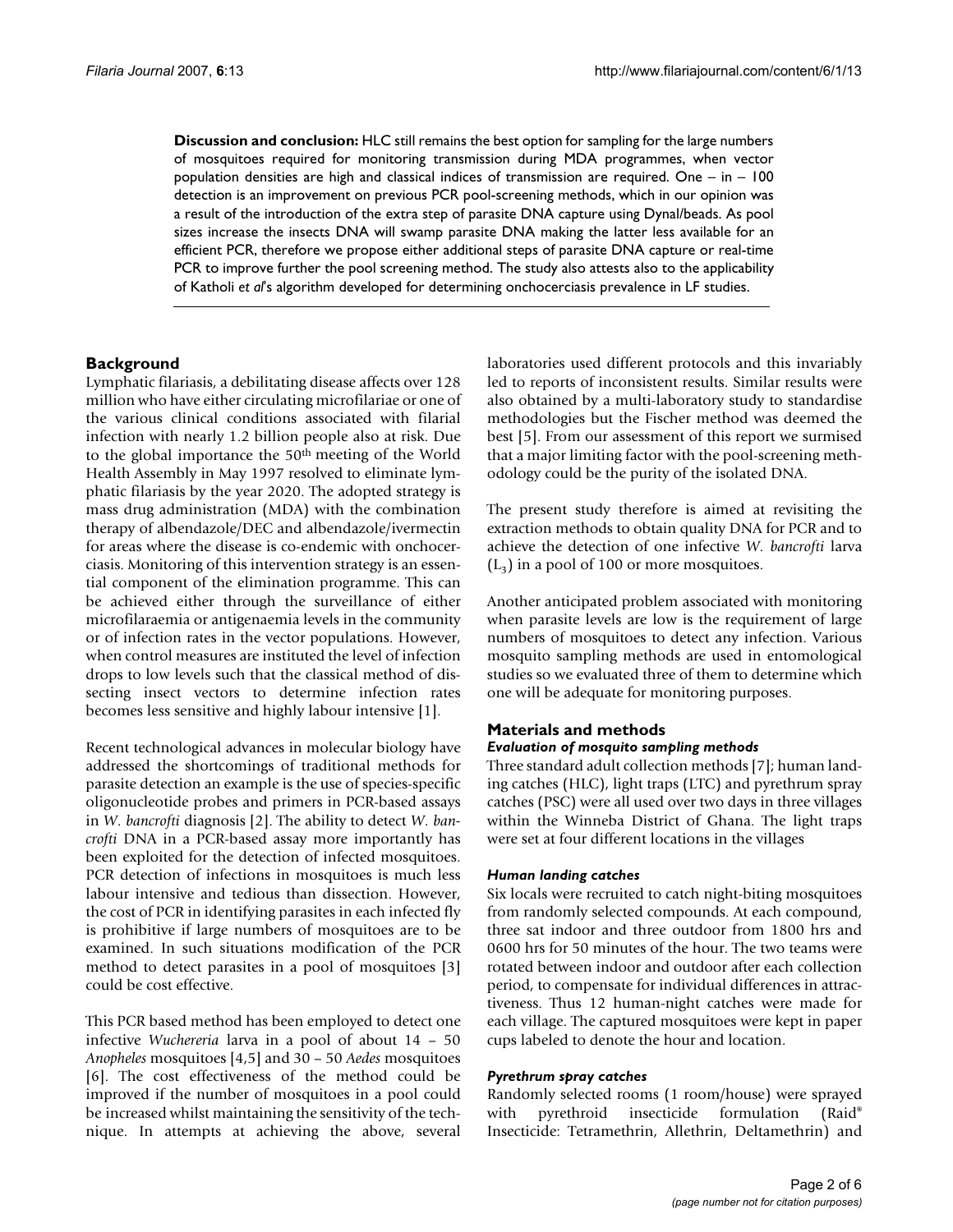10 minutes after spraying, the knockdown mosquitoes were picked and placed on moist filter paper in labeled petri dishes. Collections were made in 5 houses per village.

## *Light trap*

Two suitable rooms located in four ends of the villages were selected for the light trap collection. In each room, a miniature CDC light trap with a standard 6 V 100 mA incandescent bulb and powered by 6 dry cell batteries was hung from1800 h to 0600 h. Thus mosquito collections were made with 8 traps/night for 2 nights

The mosquitoes obtained by each method were sorted according to species using the criteria of Gilles and De Meillon [8] and counted. The mosquitoes were then killed and stored at -40 until needed.

#### *Evaluation of DNA extraction methods*

For this study, fresh adult *An. gambiae* s.l. mosquitoes were reared from larvae and pupae collected from breeding sites within the Accra metropolis. In addition adult mosquitoes were also collected using landing catches at Dodowa and other areas in Ghana known to be nonendemic for LF. The females were sorted from the males and stored at -40°C until needed.

The mosquitoes were divided into pools of 25, 50, 100, 150, and 200 and dried in heating block at 95°C for three hours. The Qiagen DNeasy® kit (Quiagen Inc, Mississauga, Canada) protocol and Bender buffer method of Flook *et al.* [9] for DNA extraction were used. The DNeasy protocol for animal tissue was slightly modified for the pools of mosquitoes. Briefly the mosquito pools were homogenised in 90 μl of Buffer ATL and 10 μl Proteinase K and incubated at 55°C for three hours. Buffering conditions were adjusted with 100 μl of Buffer AL to provide ideal DNA binding conditions and the lysate was loaded onto the DNeasy mini-column membrane. After brief centrifugation, the DNA selectively binds to the DNeasy membrane whilst contaminants pass through. This was followed by two steps of washing to remove any remaining contaminants and enzyme inhibitors and the DNA was then eluted in buffer. The eluted DNA in buffer was mixed with 2× volume of absolute alcohol and 0.25× of 8 M potassium acetate and incubated overnight at 4°C, and centrifuged at 15,000 rpm for 15 minutes. The DNA pellets were washed with 70% ethanol, and air dried. The pellets were then suspended in 20 μl of MilliQ<sup>™</sup> water and seeded with DNA extracted from  $1 L_3$ .

To simulate field conditions, pools of mosquitoes were also homogenised in tubes that contained either one or two  $L_3$ , s. The positive and negative controls were tubes that contained  $L_3$ s only, and pools of mosquitoes with no

 $L<sub>3</sub>$ , respectively. The Qiagen extraction protocol was used and the extracted DNA treated as described above.

The second DNA extraction method followed Flook *et al.* [9] Briefly the same distribution of mosquito pools and *W. bancrofti* described above were homogenized in Bender buffer (0.1 M NaCl, 0.2 M sucrose, 0.1 M Tris-HCl, 0.05 M EDTA (pH 9.1), 0.5% SDS, in sterile double distilled water). The DNA was isolated by ethanol precipitation followed by two phenol/chloroform purification steps. The DNA pellets were suspended in 20 μl sdd water. All the DNA samples were kept at -40°C until ready to use.

#### *Dynabead purification and PCR amplification of* **W. bancrofti** *DNA*

The DNA samples extracted using the above two methods were further purified using the manufacturer's protocol for Dynabeads M-280 Streptavidin® (Dynal AS Oslo, Norway). For this, the volume of DNA samples were made up to 100 ul with the DNA binding buffer (100 mM Tris-HCl [pH 7.5], 100 mM Nacl) and 25 nM final concentration of biotinylated *W. bancrofti* capture primer (5' biotin-CC CTC ACT TAC CAT AAG ACA AC) added. The mixture was heated at 95°C for 3 minutes, cooled slowly to 35°C, to allow the annealing of the capture primer to its complement sequence of the parasite DNA. Then 100 μg of streptavidin-coated magnetic beads equilibrated in DNA binding buffer added to each mix. The mixture was incubated overnight at room temperature on a roller platform to allow for the coupling of the capture primer – parasite DNA to the streptavidin-coated magnetic beads. The beads coupled to the parasite DNA were then washed four times, each time with 1 ml of DNA binding buffer. After each wash, the beads coupled to the parasite DNA were separated from the supernatant on a magnetic particle concentrator for 1.5 ml microtubes (DYNAL MPC®-E; Dynal AS Oslo Norway). The bound DNA was eluted from the beads by re-suspending in 10 μl of MilliQ water, followed by heating at 80°C for 2 minutes and placed immediately on ice for 2 minutes. Five microlitres of the eluted DNA was used directly as template for PCR.

Amplification of *W. bancrofti* DNA was carried out following the procedure described by Ramzy *et al.* [3]. The PCR products were electrophoresed and visualized in a 2% ethidium bromide-stained agarose gel.

#### *Field evaluation of developed PCR protocol*

The pool-screening protocol was then evaluated against the dissection method in the field. Mosquitoes were caught over two days using HLC in seven Ghanaian villages; Kikam (04° 55' 42"N, 02° 19' 30"W), Ampain (04° 57' 22"N, 02° 24' 06"W), Azulewonu (04° 56' 50"N, 02° 22' 41"W) and Ankobra (05° 26' 53"N, 02° 06' 45"W) in the Axim District, and Brabea (05° 11' 43"N, 01° 13'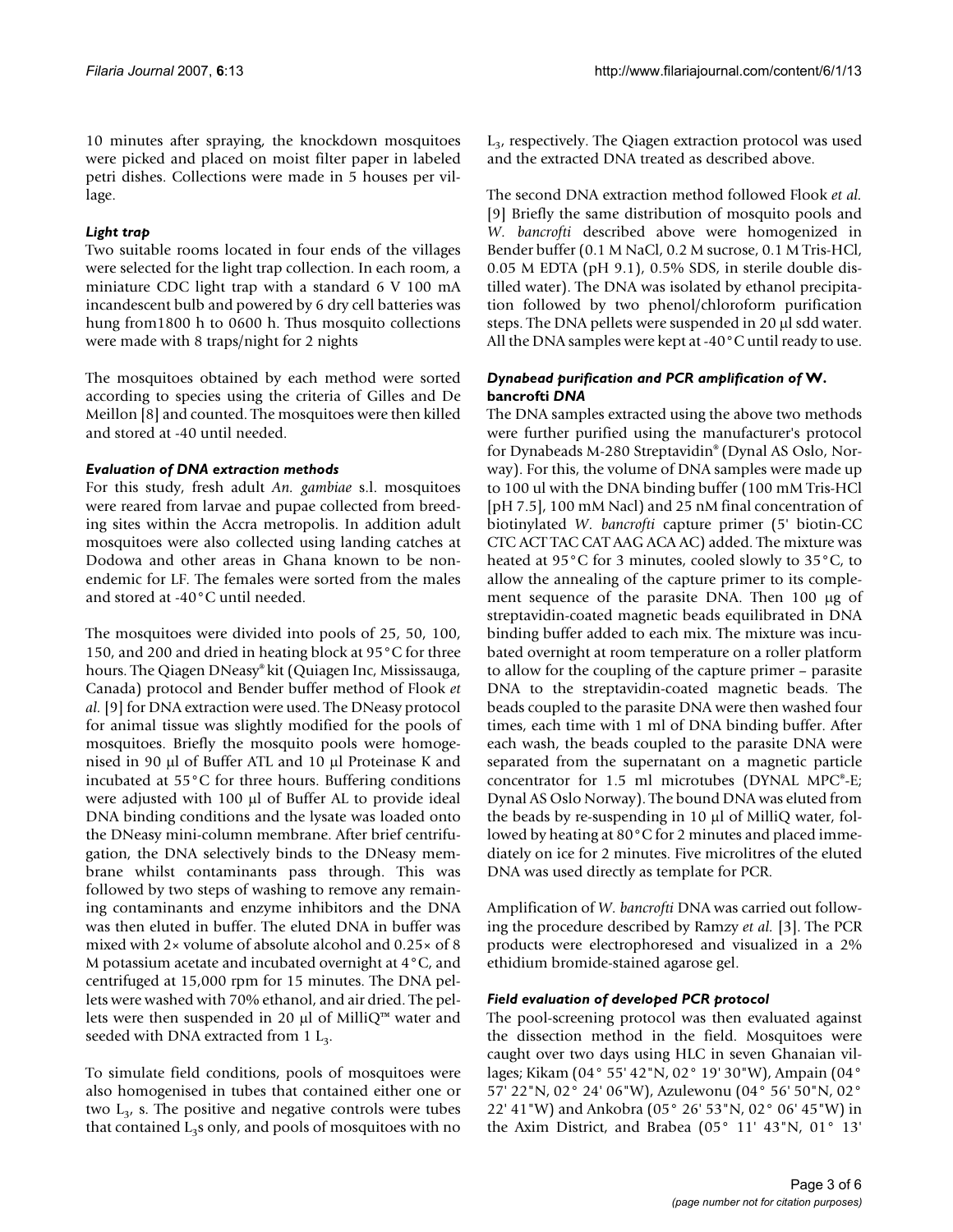46"W) and Abakrampa (05° 14' 39"N, 01° 13' 53"W) in the KEEA District and Moree (05° 07' 12"N, 01° 12' 48"W).

The total mosquitoes caught at each site were divided and part dissected, and part pool-screened for *W. bancrofti* infections. Pool sizes of 30, 40 and 50 mosquitoes were used instead of 100 for statistical considerations and also because not enough numbers were obtained. The infections rates (expressed over 1000 mosquitoes) were estimated using the algorithm of Katholi *et al*. [\[10](#page-5-1)].

### **Results**

#### *Field sampling methods*

A total number of 597 mosquitoes were obtained using the three methods (see Table 1 for the details). Of these, the best collection method was HLC which accounted for roughly 58%, followed by PSC with 41% and LTC with about 0.3% of the total mosquitoes caught. The results also revealed that at the sites where larger numbers of mosquitoes were caught, HLC performed best.

Generally it was observed that PCR was not very successful with samples that had not been purified with Dynabeads, either there were no amplifications or the results inconsistent especially for the mosquito pools of 50 and above.

With Dynabead purification however, the successful amplifications of *W. bancrofti* DNA were obtained, with a general tendency of decreasing band intensity with increasing size of mosquito pools (Fig 1).

Consistent positive PCR results were obtained with the DNA samples extracted with Bender buffer and purified with the Dynalbeads and the limit of detection was was 1  $L_3$  in 75 mosquitoes. With the DNA extracted and purified with the DNAeasy kit and Dynalbeads respectively, the limit of detection increased to  $1 L_3$  in a pool of 100 mosquitoes, and detection of 1  $L_3$  in 150 mosquitoes was inconsistent and negative for all the pool sizes of 200.

Table 2 shows the results of evaluating the pool-screening against dissections method. A total of 5802 mosquitoes were caught and 3,042 were dissected and 2,760

**Table 1: Number of mosquitoes obtained by the three sampling methods,** *LTC***, (Light trap catches)** *HLC***(Human landing catches) and** *PSC* **(Pyrethrum spray catches)**

| <b>Study site</b> | <b>LTC</b> | <b>HLC</b> | <b>PSC</b> | Total |
|-------------------|------------|------------|------------|-------|
| Okyereko          | 2          | 165        | 141        | 308   |
| Atekyedo          |            | 180        | 100        | 280   |
| Gyinginadzie      | 0          | 3          | 6          | 9     |
| Total             | າ          | 348        | 247        | 597   |



# **Figure I**

PCR identification of one infective *W. bancrofti* larva in pools of *Anopheles gambiae* s.l. mosquitoes. Gel showing Lanes:  $M = 100$  bp molecular weight marker;  $1 =$  negative control;  $2 =$  positive control;  $3-5 =$  pool sizes of 50, 75 and 100 mosquitoes.

were pool screened. No *W. bancrofti*-infected flies were found by both methods at five sites in a total of 3,812 mosquitoes.

Infected mosquitoes were however found at 2 sites Azulelonu and Ankobra all in the Axim District. The infection rates determined by dissection were 14.29 and 20.0 per 1000 mosquitoes respectively, and were 13.4 and 20.1 respectively by PCR pool-screening. The observed differences in rates however was not statistically different between the two methods since the 95% CI for both rates overlapped.

#### **Discussion and Conclusion**

Monitoring transmission is an essential component of any LF control programme; for deciding when to stop mass drug administration and also for the certification of elimination of the disease. Monitoring transmission in insects is ideal since mosquitoes may offer a real time estimate of transmission (See Plichart *et al* 2006 and Goodman *et al* 2003) though the manifestation of mf may be marginally quicker in humans. Very low level microfilaraemia may also not be easy to detect in human populations. Furthermore, the detection of infection in mosquito vectors is an indication that there may be positive individuals in the area.

It has often been argued that for LF programmes if the only required monitoring index of transmission is the infection rate then large numbers of vector mosquitoes are needed irrespective of the collection method. However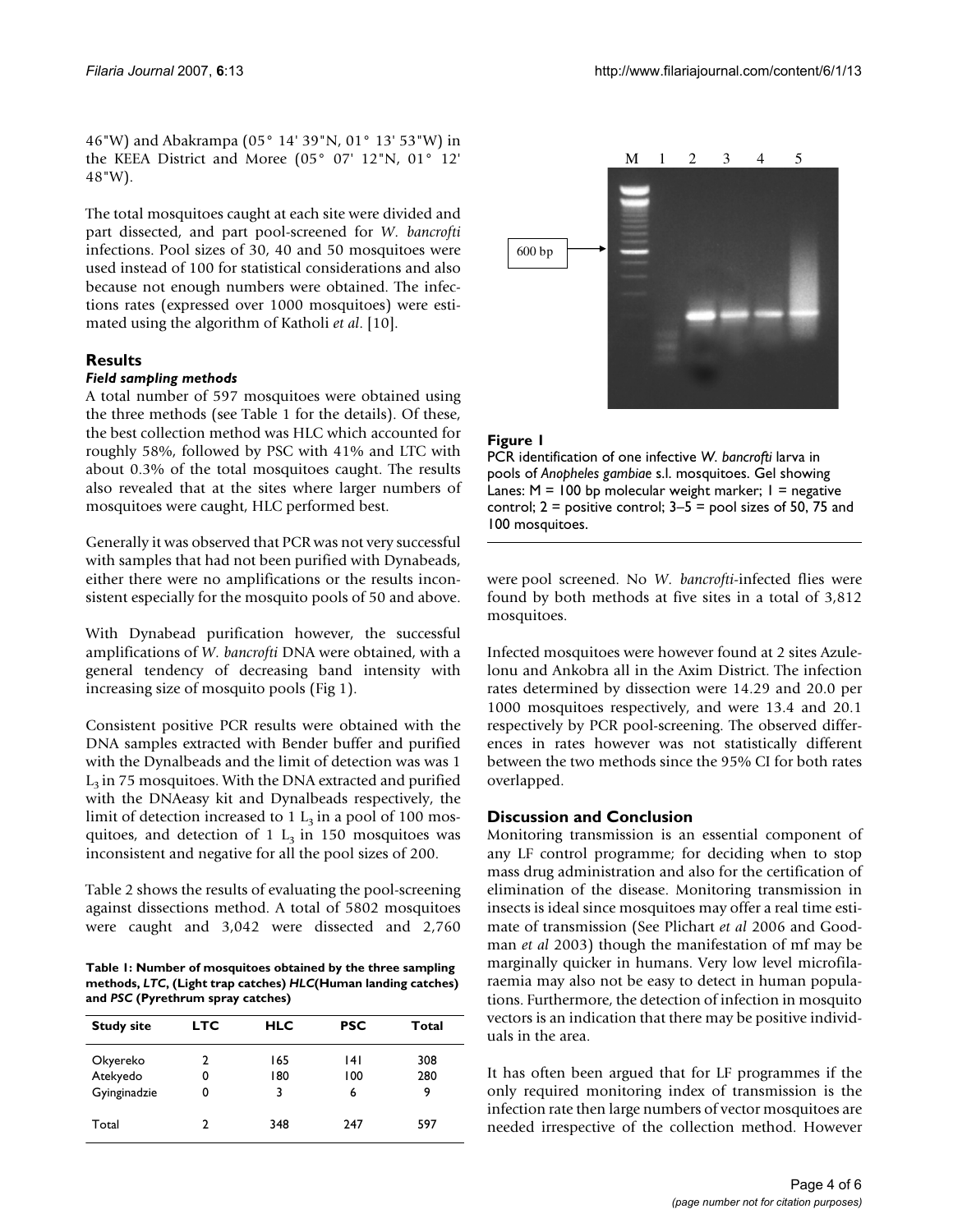| District/<br><b>Collection</b><br><b>Site</b> | Total No.<br>mosquitoes | <b>Dissections</b> |              |                                                         | Pool screen PCR |                                |                          |                              |
|-----------------------------------------------|-------------------------|--------------------|--------------|---------------------------------------------------------|-----------------|--------------------------------|--------------------------|------------------------------|
|                                               |                         | No.<br>dissected   | No. infected | <b>Infection</b><br>rate/1000<br>mosquiotes<br>(CI 95%) | No.<br>examined | Pool size<br>(No. of<br>Pools) | <b>Positive</b><br>Pools | Infection rate<br>* (CI 95%) |
| Axim<br>District/                             |                         |                    |              |                                                         |                 |                                |                          |                              |
| Kikam                                         | 298                     | 118                | 0            | 0                                                       | 180             | 30(6)                          | 0                        | 0                            |
| Ampain                                        | 550                     | 270                | 0            | 0                                                       | 280             | 40 $(7)$                       | 0                        | 0                            |
| Azulelonu                                     | 1080                    | 630                | 9            | $14.29(6.6 -$<br>26.9                                   | 450             | 30(15)                         | 5                        | $13.4(4.2 - 31.4)$           |
| Ankobra                                       | 910                     | 550                | $\mathbf{H}$ | $20.00(10.0 -$<br>35.5)                                 | 360             | 40 (9)                         | 5                        | $20.1(5.9 - 48.5)$           |
| <b>KEEA</b><br>District/                      |                         |                    |              |                                                         |                 |                                |                          |                              |
| Moree                                         | 972                     | 472                | 0            | 0                                                       | 500             | 50 (10)                        | 0                        | 0                            |
| <b>Brebia</b>                                 | 856                     | 416                | 0            | 0                                                       | 440             | $40$ (11)                      | 0                        | 0                            |
| Abakrampa                                     | 1036                    | 586                | 0            | 0                                                       | 550             | 50 (11)                        | 0                        | 0                            |
|                                               |                         |                    |              |                                                         |                 |                                |                          |                              |

**Table 2: Infection rates of human landing** *Anopheles* **mosquitoes with** *Wuchereria bancrofti* **as determined by dissection and PCR poolscreening.**

\* Katholi *et al* (1995)

this study has shown clearly that in terms of numbers and accurate estimation of transmission indices HLC alone can suffice in situations where vector population densities are high. In situations where brute knowledge of transmission (just an indication of the presence of infection) is required and the vector population densities are low both HLC and PSC could be combined. It should be noted however that data from such a combination cannot be used to follow up on changes in transmission. The objective for monitoring will also inform on which method will be most appropriate. For example, xenomonitoring of the infection in human populations requires the use of techniques that capture mosquitoes having a higher chance of containing mf. This will be best achieved by the use gravid traps, indoor resting collections, and knockdown spray catch collections.

Arguments have also been made against dissections as opposed to molecular methods for monitoring transmission. A major constraint of dissections cited in this regard is the large numbers of mosquitoes that need to be processed to find infections in situations of low levels of microfilariaemia; hence the increased interest in PCR based pool screening methods. An important development which favours PCR pool-screening methodology is the algorithm for estimating the infection rate in members of the *Simulium damnosum* complex [[10\]](#page-5-1) which potentially can be applied to LF vectors as well [13]. This algorithm was used successfully as a monitoring tool in the Onchocerciasis Control Programme [\[11](#page-5-2)].

The consistent detection of one  $L_3$  larva in a 100 mosquito pool is a significant improvement over previous poolscreening methods developed for the entomological monitoring of LF interventions. This consistency was only observed when the extra step of separating parasite DNA from that of the insect vector using the Dynalbeads method was added. This achievement therefore seems to confirm our intuition that the purity of the parasite DNA template for PCR accounted for the inconsistencies and successes with smaller pool sizes reported by the multicentre studies [5]. This observation was also made in other studies [13,15]. It seems likely then that as pool sizes increase the insect DNA swamps that of the parasite's DNA making the latter less available in the PCR. This will also explain our lack of consistency with the pool size of 150 even with our improved method. Continued improvement to achieve the detection of 1 in 200 or more pools is necessary to further reduce costs. To achieve this however will need either a highly efficient method of capturing parasite DNA at low concentrations in the extracted DNA solution or as proposed in some quarters utilize realtime PCR [[14\]](#page-5-3).

From our experience, 20,000 mosquitoes could be screened with 200 reactions, within a couple of weeks. Most of the time however is spent on the sorting and identification of the mosquito vectors, and not on DNA extraction and the PCR. Moreover once sorted and separated the mosquitoes could be kept dry in pools over silica gels over a period of time until ready to use.